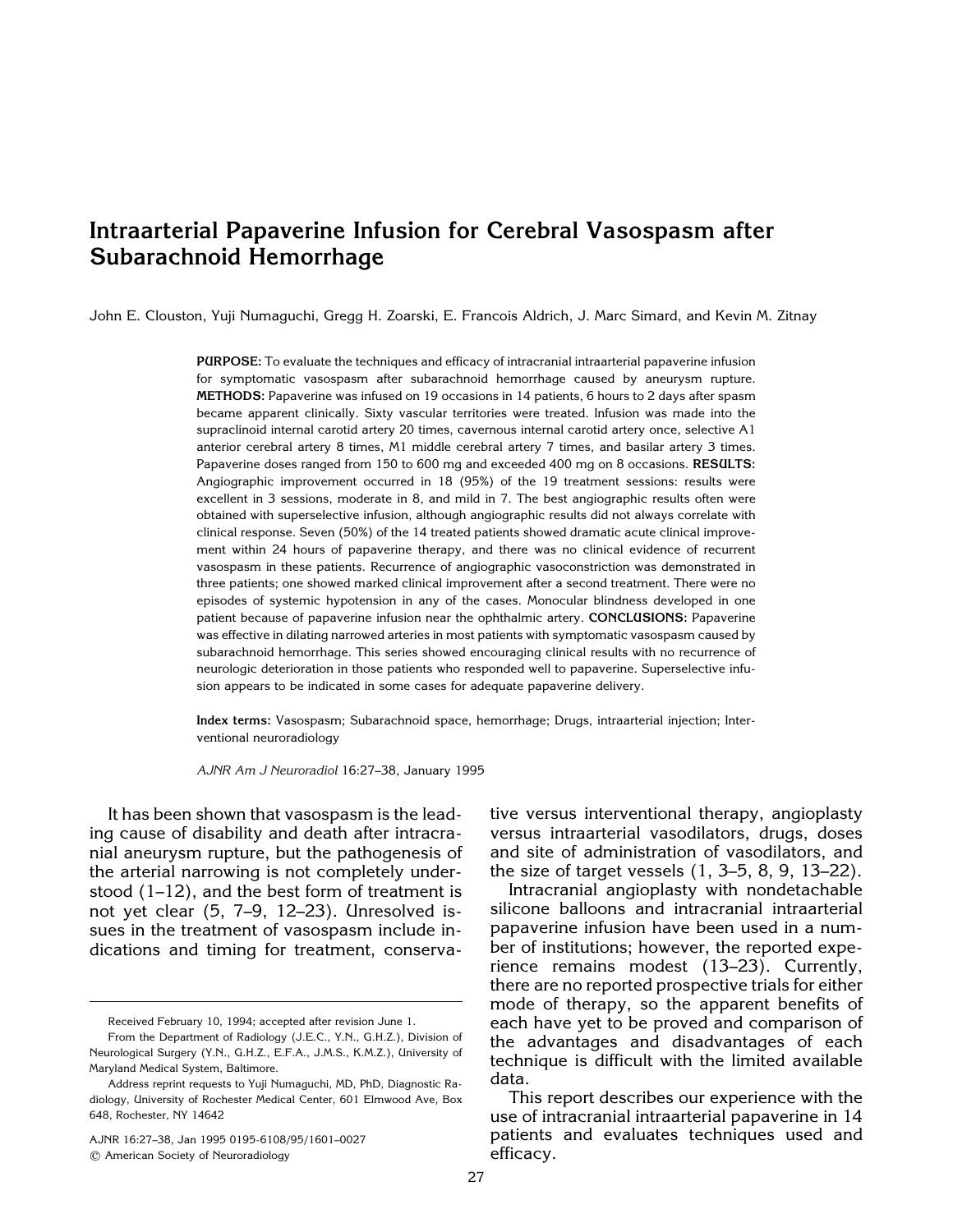### **Materials and Methods**

Patient clinical data and method of analysis are shown in the Table. Intracranial intraarterial papaverine was administered on 19 occasions in 14 patients with subarachnoid hemorrhage caused by intracranial aneurysm rupture. Treatment was undertaken 1 to 16 days after subarachnoid hemorrhage and 6 hours to 2 days after spasm manifested clinically. All patients' aneurysms had been successfully obliterated 0 to 15 days before papaverine therapy, 12 by surgical clipping and 2 by endovascular coil embolization. In the surgical group, after the aneurysm was clipped, the accessible cisterns were opened and all possible clot removed. No cisternal papaverine or fibrinolytics were used. After aneurysm treatment, all patients were maintained moderately hypervolemic, and all received calcium channel blockers from the time of hospital admission. When a clinical diagnosis of vasospasm was made, maximal hypervolemic hypertensive therapy was instituted in all cases.

Indications for papaverine treatment were: (*a*) the presence of neurologic deficits attributed to vasospasm, not responding to maximal medical treatment, and (*b*) absence of computed tomographic (CT) evidence of recognizable cortical infarction in the territory to be treated. Patients were not excluded if they had an ischemic infarct remote from the proposed treatment area. Only one patient had a preexisting infarct in a territory treated with papaverine. Preprocedure CT showed a small, ill-defined hypodense area in the internal capsule region, which subsequently matured into a symptomatic lacunar infarct.

Patients' neurologic deficits could be divided into the following groups: (*a*) a focal neurologic deficit in one patient; (*b*) a combination of focal deficit plus reduced conscious level in nine patients; and (*c*) reduced consciousness level without focal deficit in four patients.

Sixty vascular territories were treated: the supraclinoid internal carotid artery 8 times, anterior cerebral artery 23 times, middle cerebral artery 20 times, basilar artery 3 times, and posterior cerebral artery 6 times. Infusion was made into the supraclinoid internal carotid artery 20 times, cavernous internal carotid artery once, selective A1 anterior cerebral artery 8 times, selective M1 middle cerebral artery 7 times, and basilar artery 3 times.

Angiographic spasm was assessed subjectively by three nonblinded neuroradiologists and graded by consensus as either mild, moderate, or severe. Initial admission arteriograms, without obvious vasospasm, were used as a reference and were compared with pretreatment and posttreatment angiograms. Overall angiographic response was graded as mild if all or most of the treated vessels improved by one angiographic grade (eg, severe to moderate or moderate to mild), moderate if the vessels responded by two grades (eg, severe to mild or moderate to normal), and excellent if vessels with marked spasm normalized.

Papaverine treatment was instituted immediately after diagnostic angiography. Infusion of papaverine was performed using Tracker 18 or Tracker 10 catheters (Target Therapeutics, Fremont, Calif) via a transfemoral guiding catheter placed in the cervical internal carotid artery or vertebral artery. One patient was treated via an axillary approach. Patients were fully heparinized throughout the procedure, and topical nitrates were applied at the commencement of the treatment.

Papaverine was mixed with normal saline at concentrations ranging from 3 to 5 mg/mL, with total doses ranging from 150 to 600 mg. In the first 3 patients, 300 mg of papaverine at a concentration of 3 mg/mL was given by slow continuous pump infusion over 45 to 60 minutes. In the next 11 patients, papaverine with concentrations ranging from 3 to 5 mg/mL was given by manual injection. Brisk 0.2- to 1-mL injections were made at a dose rate of 1 to 2 mL/min with the larger 1-mL boluses delivered if reflux was desired to treat the vessel origin, proximal to the catheter tip. A closed system was used, with a three-way stopcock, a 60-mL reservoir syringe, and a 1-mL syringe for injection. With increasing experience, severe anterior or middle cerebral artery spasm was treated first with supraclinoid internal carotid artery infusion, followed by superselective catheterization of A1 anterior cerebral or M1 middle cerebral artery. Supraclinoid internal carotid artery doses ranged from 100 to 450 mg but were typically between 150 and 300 mg. Superselective A1 or M1 doses ranged from 30 to 300 mg but were typically between 70 and 200 mg, and basilar artery doses ranged from 100 to 150 mg. The maximum total dose exceeded 400 mg on 8 occasions.

Early clinical response was assessed within the first 24 hours after completion of papaverine treatment, and late assessment was made according to the Glasgow Outcome Scale (7) at the latest available follow-up, ranging from 2 to 12 months.

# **Results**

Detailed results are listed in the Table.

#### *Angiographic Results*

Overall angiographic improvement was noted in 18 (95%) of the 19 treatment sessions: excellent in 3 sessions, moderate in 8, and mild in 7. There was no improvement in one patient.

Supraclinoid internal carotid artery spasm showed improvement in 6 of 8 treatments. Anterior cerebral artery spasm improved in 21 of 23 treatments, with the best angiographic results obtained with superselective A1 infusion. Superselective catheter placement was difficult for severe anterior cerebral artery spasm but was enhanced after initial supraclinoid internal carotid artery infusion of papaverine, which typically resulted in dilatation of the proximal A1 segment. Superselective papaverine infusion into the A1 segment often caused dilatation of the contralateral anterior cerebral artery, pre-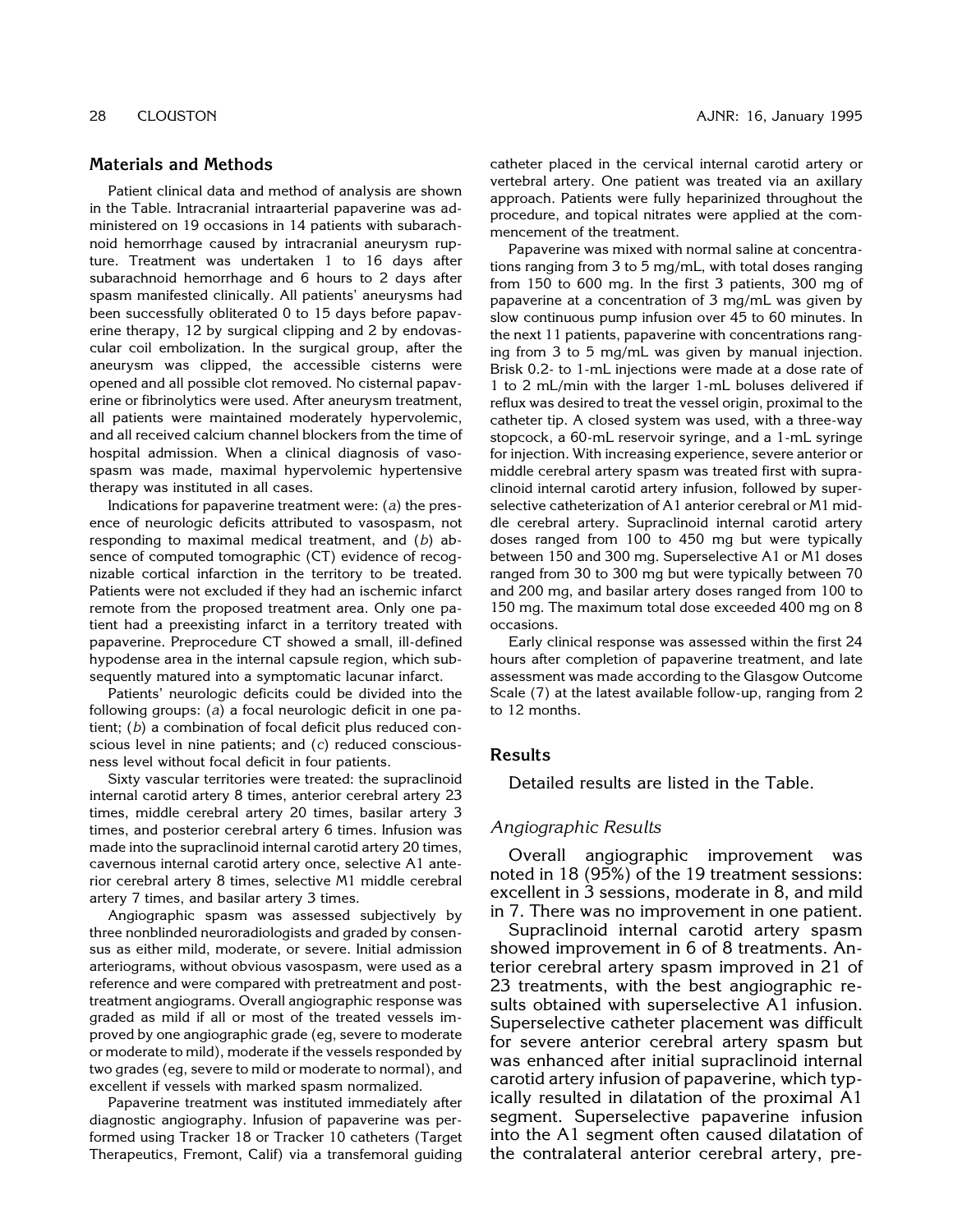| Fisher<br>Neurologic<br>Location (Days<br>Aneurysm                                                          |  |                                                  | Days between<br>Subarachnoid                | Days between                        | Onset of New Neurologic Deficit    | Territories<br>Vascular                |                           | Overall                  | Clinical Result          |                        |
|-------------------------------------------------------------------------------------------------------------|--|--------------------------------------------------|---------------------------------------------|-------------------------------------|------------------------------------|----------------------------------------|---------------------------|--------------------------|--------------------------|------------------------|
| Admission*<br>Grade on<br>and Aneurysm<br>Subarachnoid<br>Hemorrhage<br>Obliteration)<br>between<br>Age, y/ |  | Admission<br>$\sigma$<br>Grade <sup>†</sup><br>Ğ | Hemorrhage<br>Papaverine<br>Infusion<br>and | Papaverine<br>Signs and<br>Infusion | and Grade (GCS)<br>at Treatment    | (Degree of<br>$Spanj^*$<br>Treated     | Infusion Site and<br>Dose | Angiographic<br>Response | Early                    | Late <sup>§</sup>      |
| IV, 9T<br>L MCA                                                                                             |  | $\sim$                                           | $\overline{ }$                              | $\overline{ }$                      | Decreased LOC                      | $LICA(2+)$                             | L SICA 300 mg             | Excellent                | improvement<br>Marked    | recovery<br>Good       |
| $\left(1\right)$                                                                                            |  |                                                  |                                             |                                     | R hemiparesis                      | $LACA(2+)$                             |                           |                          | hemiparesis<br>Unchanged |                        |
| 4<br>N, 5<br>L ICA                                                                                          |  |                                                  | ${}^{\circ}$                                | No new                              | Decreased LOC<br>GCS <sub>10</sub> | $LMCA(2+)$<br>$LICA(3+)$               | L SICA 300 mg<br>GCS 14   | None                     | No change                | Moderate               |
| coiled day 7<br>bifurcation                                                                                 |  |                                                  |                                             | Treated<br>signs                    | R hemiparesis                      |                                        |                           |                          |                          | disability             |
|                                                                                                             |  |                                                  |                                             | embolization<br>during coil         |                                    |                                        |                           |                          |                          |                        |
| ξ<br>IV, 9T<br><b>ACoA</b>                                                                                  |  |                                                  | 4                                           | $\sim$                              | Decreased LOC<br>GCS 5             |                                        | LACA(2+) L cavemous       | Mild                     | Marked                   | Good                   |
|                                                                                                             |  |                                                  |                                             |                                     |                                    |                                        |                           |                          | improvement              | recovery               |
| $\widehat{E}$                                                                                               |  |                                                  |                                             |                                     | R hemiparesis                      |                                        | ICA 300 mg                | hemiparesis<br>Resolved  |                          |                        |
| 4<br>III, 13<br>R PC <sub>O</sub> A                                                                         |  |                                                  | 15                                          |                                     | L hemiparesis<br>GCS 8T            | $R$ ICA $(3+)$                         | R SICA 70 mg              | Moderate                 | GCS 13<br>Marked         | Good                   |
| $\widehat{E}$                                                                                               |  |                                                  |                                             |                                     | GCS 14                             | $R$ ACA(3+)                            | R A1 60 mg                |                          | improvement<br>Resolved  | recovery               |
|                                                                                                             |  |                                                  |                                             |                                     |                                    | R MCA(3+)<br>R ACA(3+)                 | R M1 70 mg                |                          | hemiiparesis<br>GCS 15   |                        |
| S<br>III, 14<br>R PC <sub>O</sub> A                                                                         |  |                                                  | ς                                           |                                     | Decreased LOC                      |                                        | R SICA 300 mg             | Moderate                 | No change                | disability<br>Moderate |
| $\widehat{c}$                                                                                               |  |                                                  |                                             |                                     | L hemiparesis<br>GCS8              | $RMCA(1+)$<br>$LMCA(1+)$<br>$LACA(2+)$ | L A1 100 mg               |                          |                          |                        |
| $\omega$<br>$\overline{1,15}$<br>L PCoA                                                                     |  |                                                  | 4                                           |                                     | Decreased LOC                      | $R$ ICA $(1+)$                         | R SICA 450 mg             | Excellent                | No change                | Good                   |
| $\widehat{L}$                                                                                               |  |                                                  |                                             |                                     | R hemiparesis                      | $R$ ACA(2+)<br>Dysphasia<br>GCS 10     | $R MCA(3+)$               |                          |                          | recovery               |
| 4<br>IV, $7T$<br>Basilar tip and                                                                            |  |                                                  | $\circ$                                     | $\sim$                              | Decreased LOC                      | $LACA(2+)$                             | L SICA 225 mg             | Mild                     | Further decline Moderate | disability             |
| Coiled day 1<br>L ICA                                                                                       |  |                                                  |                                             |                                     | R hemiparesis<br>GCS 13            | $LMCA(3+)$                             |                           |                          | GCS <sub>11</sub>        |                        |
|                                                                                                             |  |                                                  |                                             |                                     |                                    |                                        |                           |                          |                          | (Table continues)      |

**Fourteen patients treated with intraarterial papaverine infusion**

consciousness; MCA, middle cerebral artery; PCoA, posterior communicating artery; SICA, supraclinoid internal carotid artery; and T, intubated. \* Hunt and Hess and Glasgow coma score.

†‡Amount and distribution of subarachnoid blood on CT (25).

11 indicates mild; 21, moderate; and 31, severe. § Glasgow outcome score (7).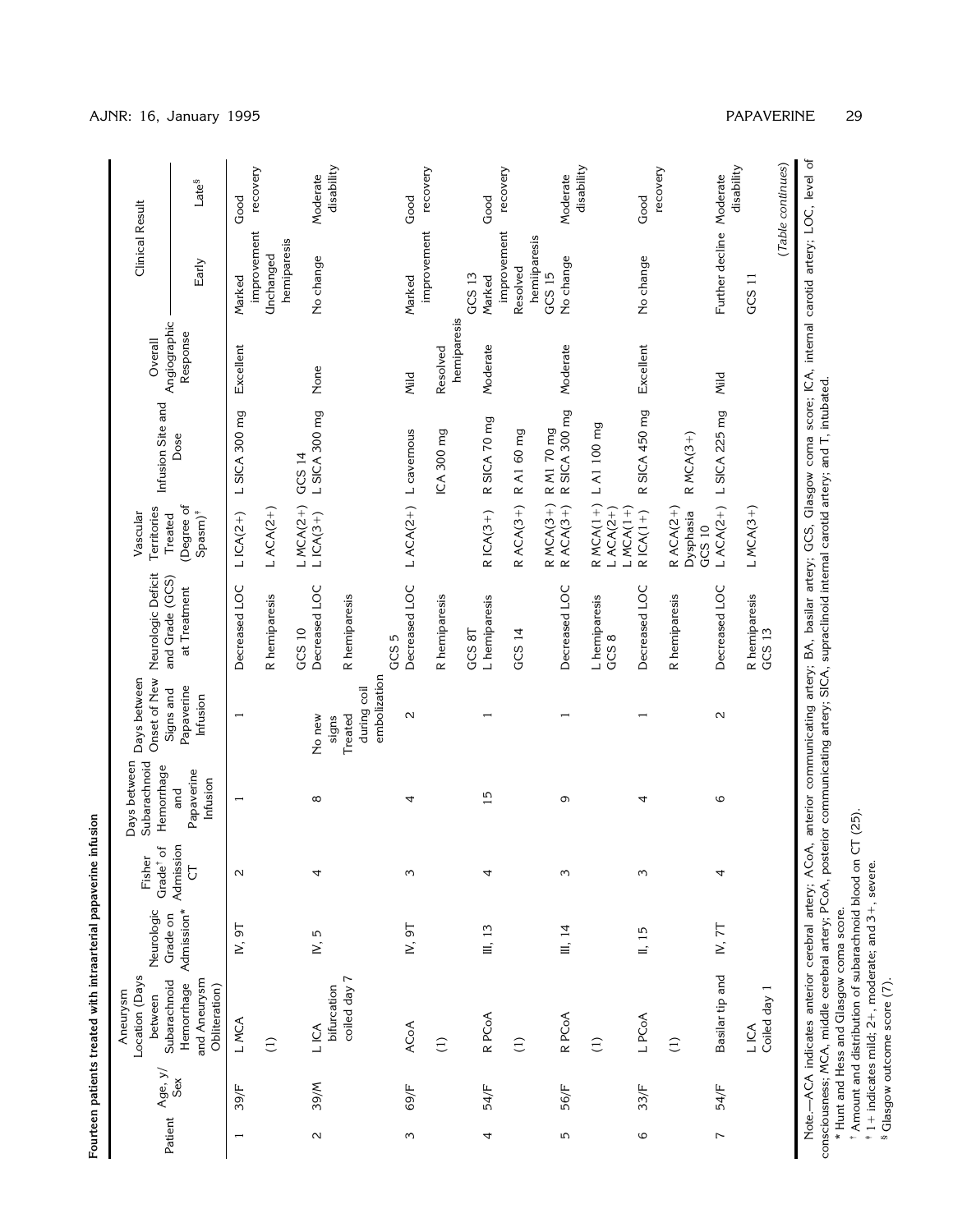| Table continued       |         |                                                       |                         |                                    |                                            |                                     |                                                         |                                                                                                                                            |                                                                 |                    |                           |                        |
|-----------------------|---------|-------------------------------------------------------|-------------------------|------------------------------------|--------------------------------------------|-------------------------------------|---------------------------------------------------------|--------------------------------------------------------------------------------------------------------------------------------------------|-----------------------------------------------------------------|--------------------|---------------------------|------------------------|
| Patient               | Age, y/ | Location (Days<br>Subarachnoid<br>Aneurysm<br>between | Neurologic<br>Grade on  | Grade <sup>†</sup> of<br>đ<br>Fish | Days between<br>Subarachnoid<br>Hemorrhage | Days between                        | Onset of New Neurologic Deficit<br>and Grade (GCS)      | Territories<br>Treated<br>Vascular                                                                                                         | Infusion Site and Angiographic                                  |                    | <b>Clinical Result</b>    |                        |
|                       | Sex     | Hemorrhage<br>and Aneurysm<br>Obliteration)           | Admission*<br>Admission | Ğ                                  | Papaverine<br>Infusion<br>and              | Papaverine<br>Signs and<br>Infusion | at Treatment                                            | (Degree of<br>Spasm) <sup>#</sup>                                                                                                          | Dose                                                            | Response           | Early                     | Late <sup>§</sup>      |
| $\infty$<br>$8-2nd$   | 55/M    | $ACOA$<br>(2)                                         | III, 14                 | $\sim$                             | 4                                          | $\sim$                              | Decreased LOC<br>hemiparesis<br>Intermittent<br>GCS 10T | $R$ ACA(3+)<br>R MCA(1+)                                                                                                                   | R SICA 150 mg                                                   | Moderate           | No change                 |                        |
| treatment             |         |                                                       |                         |                                    | 13                                         | $\overline{\phantom{0}}$            | Declining LOC                                           |                                                                                                                                            | R ACA(3+) R SICA 100 mg                                         | Moderate           | No change                 | Vegetative<br>survival |
|                       |         |                                                       |                         |                                    |                                            |                                     | GCS 6T                                                  | $R MCA(1+)$<br>$LACA(3+)$<br>$LMCA(1+)$                                                                                                    | L SICA 225 mg<br>R A1 150 mg                                    |                    |                           |                        |
| G                     | 71/F    | R PCoA                                                | IV, 6T                  | 4                                  | $\frac{6}{1}$                              | $\overline{\phantom{0}}$            | Decreased LOC                                           | $R$ ACA(3+)                                                                                                                                | R SICA 100 mg                                                   | Moderate           | improvement<br>Marked     | disabled<br>Severely   |
|                       |         | $\widehat{\Xi}$                                       |                         |                                    |                                            |                                     | Aphasic                                                 |                                                                                                                                            | LACA(2+) RA1 200 mg                                             | Improved<br>speech |                           |                        |
|                       | 65/F    | R PC <sub>o</sub> A                                   |                         |                                    | 5                                          |                                     | GCS <sub>11</sub>                                       |                                                                                                                                            |                                                                 |                    | GCS 14                    |                        |
| $\overline{10}$       |         |                                                       | II, 15                  | 4                                  |                                            |                                     | Decreased LOC                                           |                                                                                                                                            | R ACA(1+) R SICA 100 mg                                         | Mild               | improvement<br>Marked     | recovery<br>Good       |
|                       |         | $\widehat{=}$                                         |                         |                                    |                                            |                                     | L hemiparesis                                           |                                                                                                                                            | R MCA(2+) R M1 150 mg                                           |                    | hemiparesis<br>Resolved   |                        |
|                       |         |                                                       |                         |                                    |                                            |                                     | GCS 12                                                  | $LACA(1+)$<br><b>L SICA 100</b>                                                                                                            | R A1 100 mg                                                     | GCS 15             |                           |                        |
| $\Box$                | 31/F    | R cavernous<br>L PCoA<br>LCA<br>$\widehat{\Xi}$       | II, 14                  | $\omega$                           | $\circ$                                    | $\overline{\phantom{0}}$            | Decreased LOC<br>GCS 10                                 | $R$ ACA $(3+)$<br>$R MCA(3+)$<br>$R$ PCA $(3+)$<br>$LACA(3+)$<br>$LMCA(3+)$<br>$R$ ICA $(2+)$<br>$LPCA(3+)$<br>$LICA(3+)$<br>BA (3+)<br>mg | R SICA 100 mg<br>L SICA 150 mg<br>R M1 80 mg<br><b>BA100 mg</b> | Mild               | Further decline<br>GCS 7T |                        |
| treatment<br>$11-2nd$ |         |                                                       |                         |                                    | $\overline{ }$                             | $\sim$                              | Worsening LOC                                           | $R$ ICA(2+)                                                                                                                                | R SICA 150 mg                                                   | Moderate           | improvement<br>Marked     | recovery<br>Good       |
|                       |         |                                                       |                         |                                    |                                            |                                     | GCS 7T                                                  | $R$ PCA $(3+)$<br>$LACA(3+)$<br>$LMCA(3+)$<br>$LPCA(3+)$<br>$LICA(3+)$<br>BA (3+)                                                          | R ACA(3+) L SICA 150 mg<br>R MCA(3+) BA 150 mg                  |                    | GCS 14                    |                        |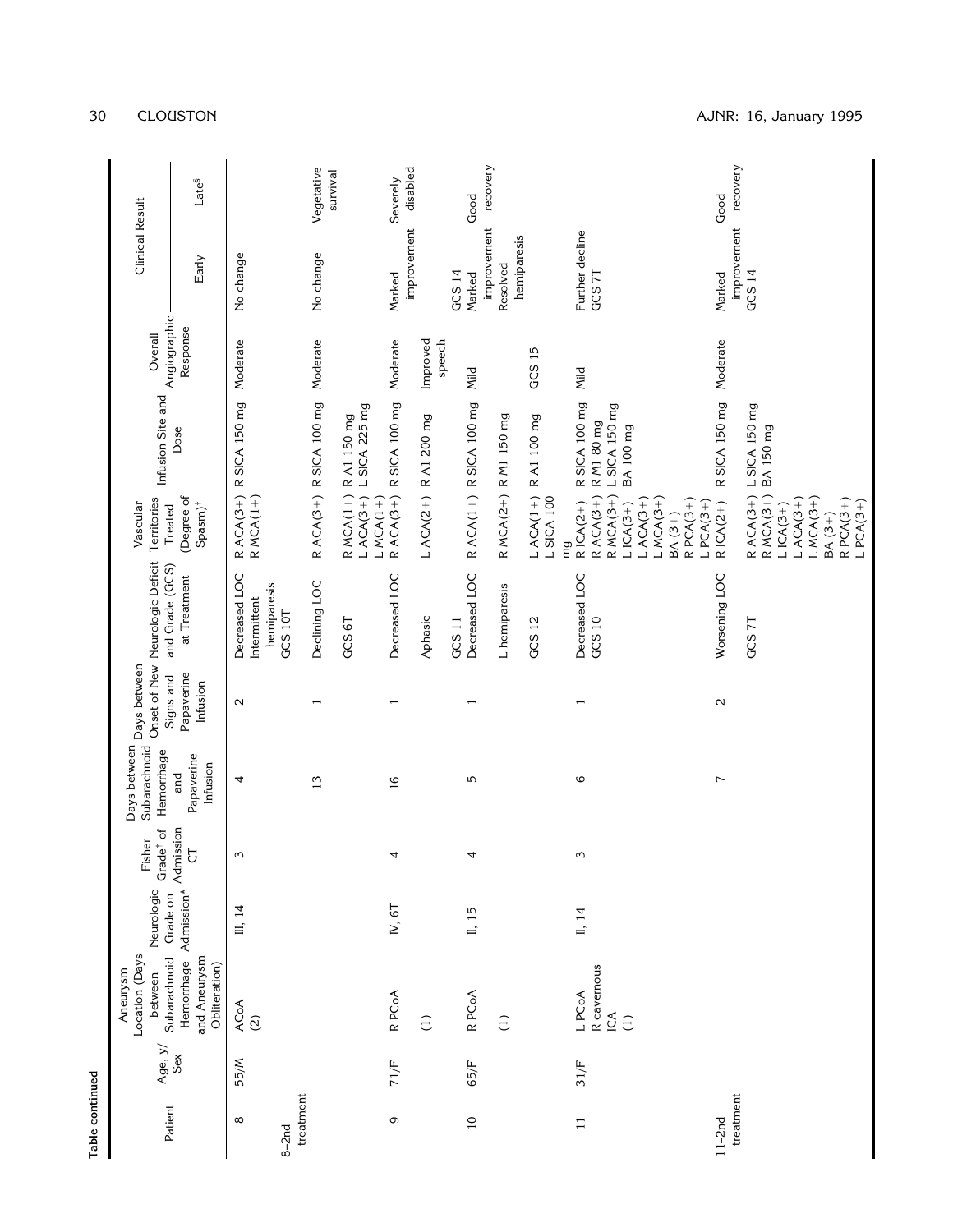|                                                                | Late <sup>§</sup>                                                |                                          | disabled<br>Severely    |                                           |                                                                         | Died                  | Good                                               |                                     |                                                                                                                                                                             |
|----------------------------------------------------------------|------------------------------------------------------------------|------------------------------------------|-------------------------|-------------------------------------------|-------------------------------------------------------------------------|-----------------------|----------------------------------------------------|-------------------------------------|-----------------------------------------------------------------------------------------------------------------------------------------------------------------------------|
| Clinical Result                                                | Early                                                            | No change                                | No change               | Further decline<br>GCS <sub>8</sub>       | Further decline<br>GCS4                                                 | improvement<br>Mild   | improvement recovery<br>GCS <sub>6</sub><br>Marked | GCS                                 | Note.—ACA indicates anterior cerebral artery; ACoA, anterior communicating artery; BA, basilar artery; GCS, Glasgow coma score; ICA, internal carotid artery; LOC, level of |
| Angiographic<br>Overall                                        | Response                                                         | Mild                                     | Mild                    | Excellent                                 | Moderate                                                                | Mild                  | Moderate                                           | $\overline{4}$                      |                                                                                                                                                                             |
| Infusion Site and                                              | Dose                                                             | LACA(2+) LSICA 200 mg<br>L A1 30 mg      | Basilar 150 mg          | R ACA(2+) R SICA 200 mg                   |                                                                         |                       | R SICA 180 mg                                      |                                     |                                                                                                                                                                             |
| Territories<br>Vascular<br>Treated                             | (Degree of<br>$Spanj^*$                                          | L MCA(1+) L M1 100 mg                    | $RPCA(2+)$              | $R MCA(2+)$<br>$LPCA(2+)$                 | LACA(3+) LSICA 200 mg<br>R MCA(2+) R M1 200 mg<br>L MCA(3+) L A1 200 mg | R MCA(2+) R M1 200 mg | L ACA(3+) L A1 300 mg<br>$R$ ICA(1+)               | R ACA(2+) R M1 120 mg<br>$RMCA(3+)$ |                                                                                                                                                                             |
| Onset of New Neurologic Deficit<br>and Grade (GCS)             | at Treatment                                                     | Decreased LOC<br>R hemiparesis<br>GCS 7T | Remains 7T              | Decreased LOC<br>L hemiparesis<br>GCS 10T | GCS6                                                                    | GCS4                  | Decreased LOC                                      | GCS <sub>11</sub>                   |                                                                                                                                                                             |
| Days between                                                   | Papaverine<br>Signs and<br>Infusion                              |                                          | $\sim$                  | 6 hours                                   | $\mathbf{\Omega}$                                                       | Σ                     | 12 hrs                                             |                                     |                                                                                                                                                                             |
| Days between<br>Subarachnoid<br>Hemorrhage                     | Papaverine<br>Infusion<br>and                                    | 4                                        | 5                       |                                           | ω                                                                       | 4                     | ω                                                  |                                     |                                                                                                                                                                             |
| Neurologic Grade <sup>†</sup> of<br>Fisher                     | $\overline{C}$                                                   |                                          |                         |                                           |                                                                         |                       |                                                    |                                     |                                                                                                                                                                             |
|                                                                |                                                                  |                                          |                         | II, 14                                    |                                                                         |                       | II, 14                                             |                                     |                                                                                                                                                                             |
| Subarachnoid Grade on<br>Location (Days<br>Aneurysm<br>between | Hemorrhage Admission* Admission<br>and Aneurysm<br>Obliteration) | R pericallosal IV, 11                    |                         | ACoA<br>$\overline{1}$                    |                                                                         |                       | RP Co A                                            | $\widehat{\Xi}$                     |                                                                                                                                                                             |
| Age, y/                                                        | Sex                                                              | 75/F                                     |                         | 44/F                                      |                                                                         |                       | 54,F                                               |                                     |                                                                                                                                                                             |
| Patient                                                        |                                                                  | $\frac{2}{3}$                            | treatment<br>$12 - 2nd$ | $\frac{1}{2}$                             | treatment<br>$13-2nd$                                                   | treatment<br>$13-3rd$ | $\overline{4}$                                     |                                     |                                                                                                                                                                             |

Note.—ACA indicates anterior cerebral artery; ACoA, anterior communicating artery; BA, basilar artery; GCS, Glasgow coma score; ICA, internal carotid artery; LOC, level of Note.—ACA indicates anterior cerebral artery; ACoA, anterior communicating artery; BA, basilar artery; GCS, Glasgow coma scc<br>consciousness; MCA, middle cerebral artery; PCoA, posterior communicating artery; SICA, supraclin consciousness; MCA, middle cerebral artery; PCoA, posterior communicating artery; SICA, supraclinoid internal artery; and T, intubated.

\* Hunt and Hess and Glasgow coma score.

†‡Amount and distribution of subarachnoid blood on CT (25).

11 indicates mild; 21, moderate; and 31, severe. § Glasgow outcome score (1).

Table continued **Table continued**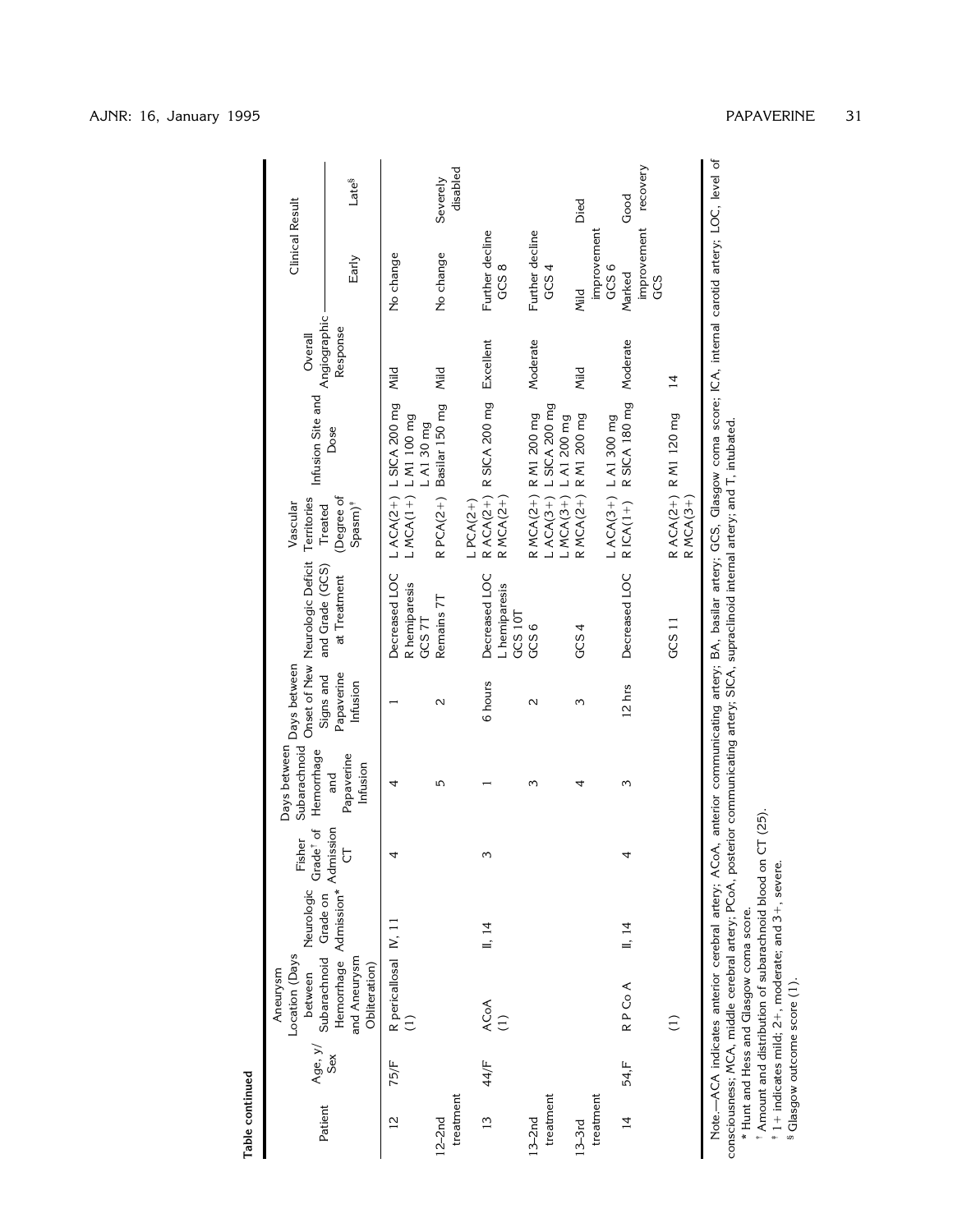

Fig 1. Patient 9. A 71-year-old woman in whom decreased consciousness level and dysphasia developed after clipping of a right posterior communicating artery. *A* and *B*, Oblique views of bilateral internal carotid angiograms demonstrate moderate to severe vasospasm, especially in the anterior cerebral arteries bilaterally, with poor distal opacification (*arrowheads*).

*C*, After infusion of 100 mg of papaverine in the right supraclinoid internal carotid artery, the A1 segment shows dilatation (*arrow*), but the distal anterior cerebral artery remains extremely narrowed (*arrowhead*). Significant vasodilation is noted in the middle cerebral artery.

*D*, Superselective infusion of 100 mg papaverine into the right anterior cerebral artery results in significant vasodilatation.

*E*, and *F*, Oblique views of bilateral internal carotid angiograms. Good angiographic improvement of spasm is shown. Spasm in the left anterior cerebral artery is also alleviated, probably because of papaverine crossing the anterior communicating artery.

*G*, Posteroanterior projection of left internal carotid angiogram demonstrates good cross filling of right anterior cerebral artery (*arrow*), which was not seen before papav[erine infusion, confirming significant reversal of spasm of left A1 and the anterior](#page-12-0) communicating artery. Marked clinical response was noted with improved consciousness level and speech.

sumably by crossflow through the anterior communicating artery; this obviated superselective catheterization of the contralateral A1 (Fig 1). Middle cerebral arterial spasm responded well in 19 of the 20 treatments, basilar artery spasm improved on all 3 occasions, and posterior cerebral artery spasm in all 6 treatments.

Follow-up angiography was performed on five patients, four because of failure to improve and one for routine follow-up. Three showed recurrent vasospasm (patients 8, 11, and 13). One showed no recurrence of vasospasm in the previously treated carotid territory but had basilar territory spasm, which was treated (patient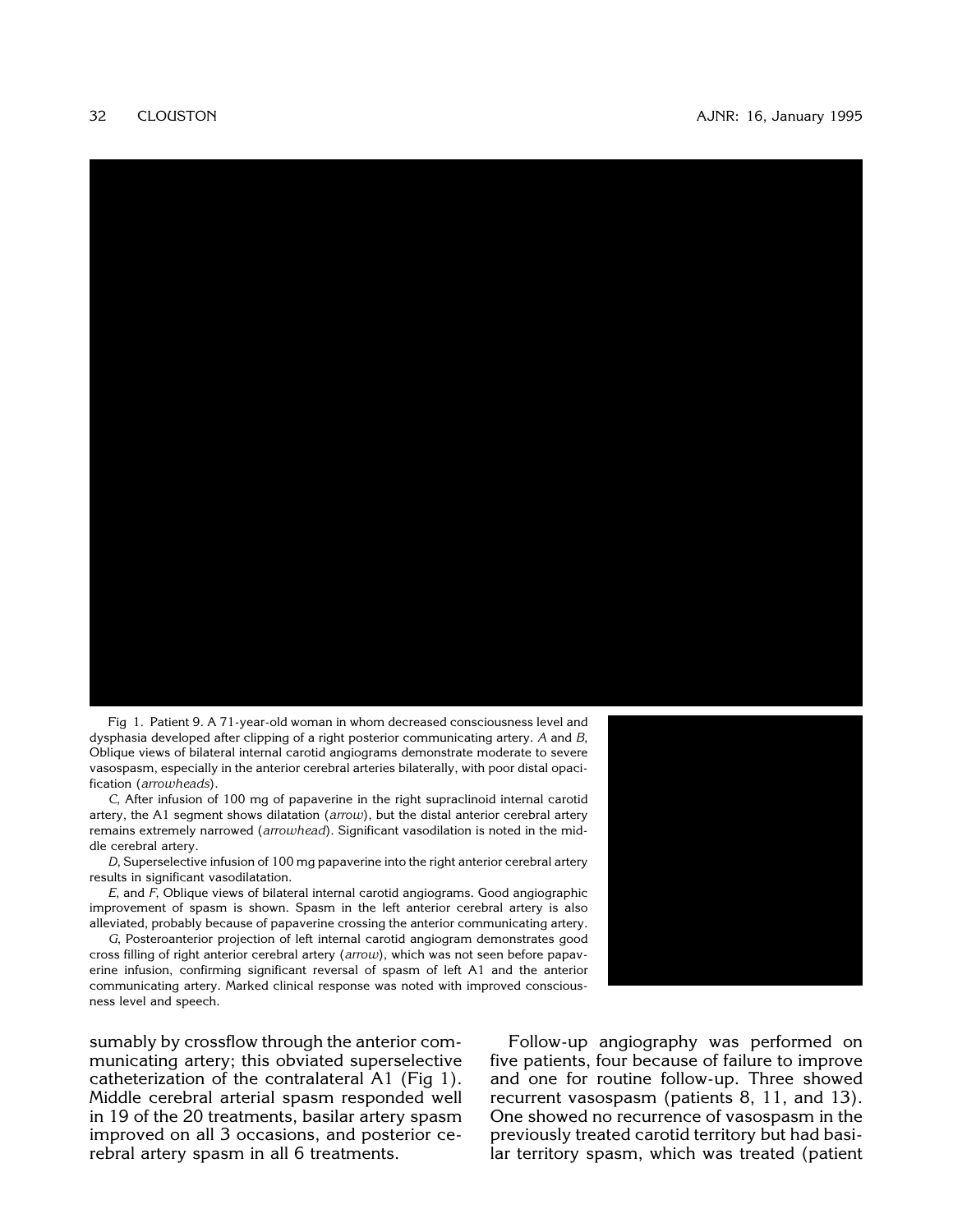#### AJNR: 16, January 1995 PAPAVERINE 33



[Fig 2. Patient 14. A 54-year-old woman developed marked reduction of consciousness level and agitation without focal neurologic](#page-13-0) deficit after clipping of a right posterior communicating artery aneurysm.

*A*, Posteroanterior right internal carotid angiogram demonstrates moderate spasm in M1 and M2 middle cerebral artery and A1 and A2 anterior cerebral artery (*arrowheads*). Mild spasm is also noted in the supraclinoid internal carotid artery at the clip site (*arrow*).

*B*, After papaverine infusion, 120 mg in the M1 segment and 180 mg in the supraclinoid internal carotid artery, there is significant vasodilatation, especially in the middle cerebral artery. Focal spasm at the clip site persists (*arrow*).

*C*, Follow-up angiogram 15 hours later. Focal spasm of the supraclinoid internal carotid artery is much less obvious (*arrow*). There has been marked clinical improvement by this time, and she became fully alert and oriented within the next 24 hours.

12). The 5th patient was the only one in whom repeat angiography was performed after early marked neurologic improvement; further angiographic improvement was shown 1 day after papaverine treatment (patient 14) (Fig 2).

#### *Clinical Results*

Seven (50%) of the 14 patients showed marked acute clinical improvement (patients 1, 3, 4, 9, 10, 11, and 14) within 24 hours of papaverine therapy, although patient 11 responded only after a second treatment. Clinical outcome according to pretreatment neurologic groups was as follows: (*a*) complete early recovery in the single patient with focal neurologic deficit only (patient 4); (*b*) complete early recovery or marked early improvement in 4 of the 9 patients with focal deficits plus reduced conscious level (patients 1, 3, 9, and 10); (*c*) excellent early recovery in 2 of the 4 patients with reduced consciousness level without focal signs (patients 11 and 14).

Late follow-up showed good recovery in seven patients, moderate disability in three, severe disability in two, and vegetative survival in one, according to the Glasgow Outcome Scale. One patient died.

Clinical results did not show direct correlation with angiographic response. For example, three

patients with moderate to excellent angiographic improvement showed no change in clinical status (patients 5, 6, and 13), and two patients with a mild angiographic improvement had dramatic clinical recovery (patients 3 and 10).

Likewise in this series, there was no apparent correlation between clinical outcome and elapsed time from subarachnoid hemorrhage or surgery, Fisher grade of admission CT, duration of new neurologic symptoms (although all were treated within 2 days), dose or site of infusion of papaverine, or distribution of angiographic spasm.

There was no early or late clinical deterioration in any of the patients who showed acute marked neurologic improvement after papaverine treatment; that is, recurrence of clinical vasospasm was not seen in any of the patients who showed initial positive response.

Four patients had repeat treatment: three were treated twice, and one was treated three times. Only one patient (patient 11) showed excellent clinical improvement after repeat treatment (Fig 3).

One patient (patient 13) demonstrated particularly aggressive vasospasm. She was treated three times over 4 days, with spasm progressing to affect more vessels between the first and second treatments and recurring after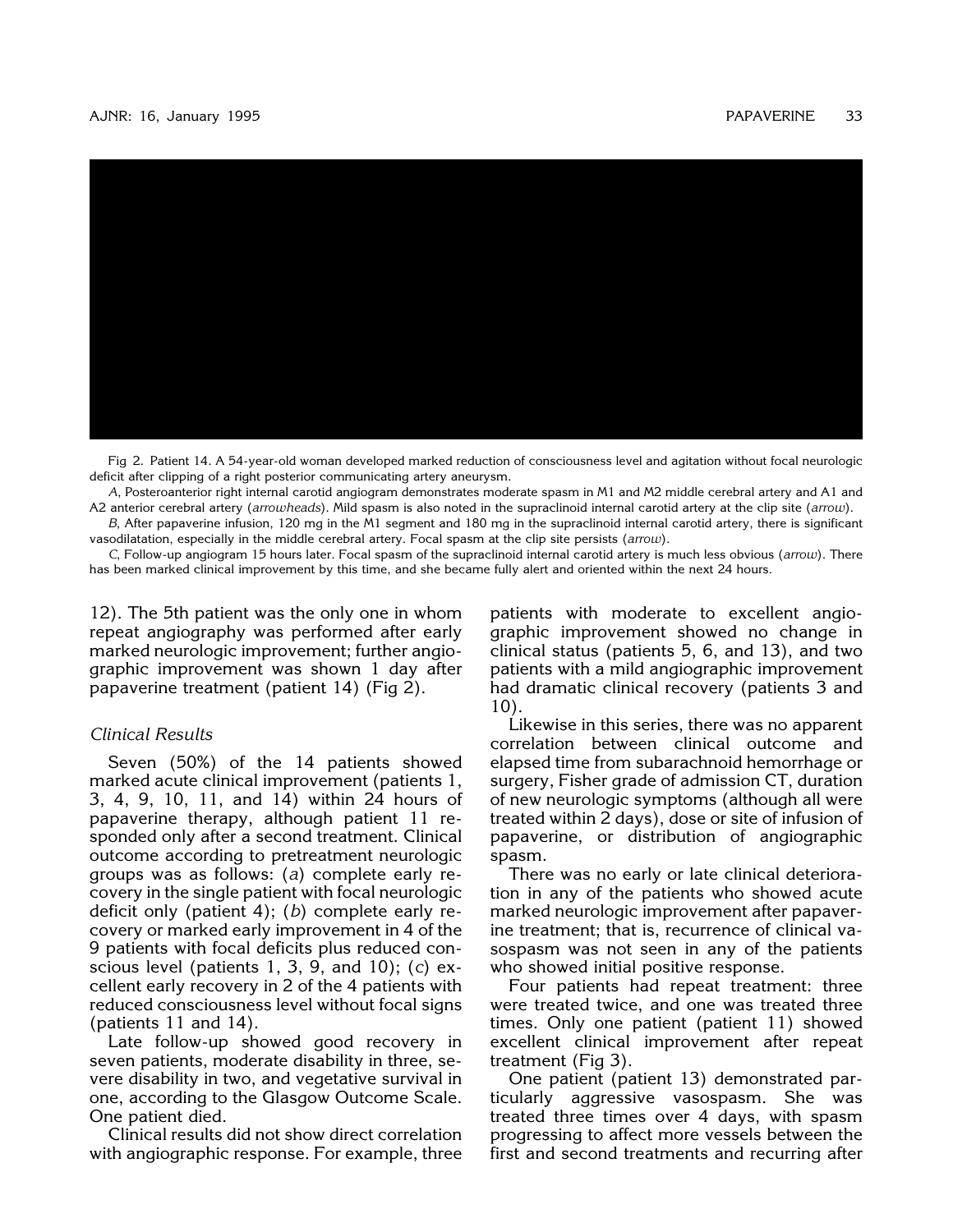

Fig 3. Patient 11. A 31-year-old woman in whom depressed consciousness level developed after clipping of a left posterior communicating artery. *A–C*, Bilateral internal carotid and left vertebral angiograms show severe spasm bilaterally in the supraclinoid internal carotid artery, anterior cerebral artery, middle cerebral artery, posterior cerebral artery, and basilar artery arteries (*arrowheads*). An incidental aneurysm is also noted at the cavernous segment of right carotid artery.

*D–F*, After papaverine infusion, 80 mg in the right M1 middle cerebral artery, 100 mg in the right supraclinoid internal carotid artery, 150 mg in the left supraclinoid internal carotid artery, and 100 mg in the basilar artery, significant reversal of spasm is seen. Despite this, the patient's general condition continued to worsen. Repeat angiogram the next day showed recurrence of spasm similar to that noted [on the preceding day. Papaverine infusion was repeated in a similar fashion but with higher dose to basilar artery \(150 mg\) and resulted](#page-14-0) in significant angiographic improvement, as occurred previously. After the second treatment, she showed marked clinical improvement and by the next morning was following commands and had normal power bilaterally.

each successful treatment. She did not ever show lasting clinical improvement after papaverine and died several days later.

All cases had multiple follow-up CT examinations after papaverine treatment, and none showed evidence of hemorrhage.

# *Complications*

There were no episodes of systemic hypotension during or after papaverine treatment despite the use of high doses in several patients.

Three patients had procedural complications. One patient (patient 3) suffered permanent monocular blindness and had an ophthalmologic diagnosis of orbital infarction. Her papaverine therapy was via a transaxillary approach, necessitated by vascular anatomy related to an abdominal aortic aneurysm. Optimal Tracker catheter placement was not possible, and papaverine infusion was performed in the cavernous internal carotid artery. Three hundred milligrams of papaverine was administered over 1 hour, using continuous pump infusion. Prepapaverine and postpapaverine angiograms showed no change in the ophthalmic artery; however, chemosis, midriasis, and blindness developed shortly after the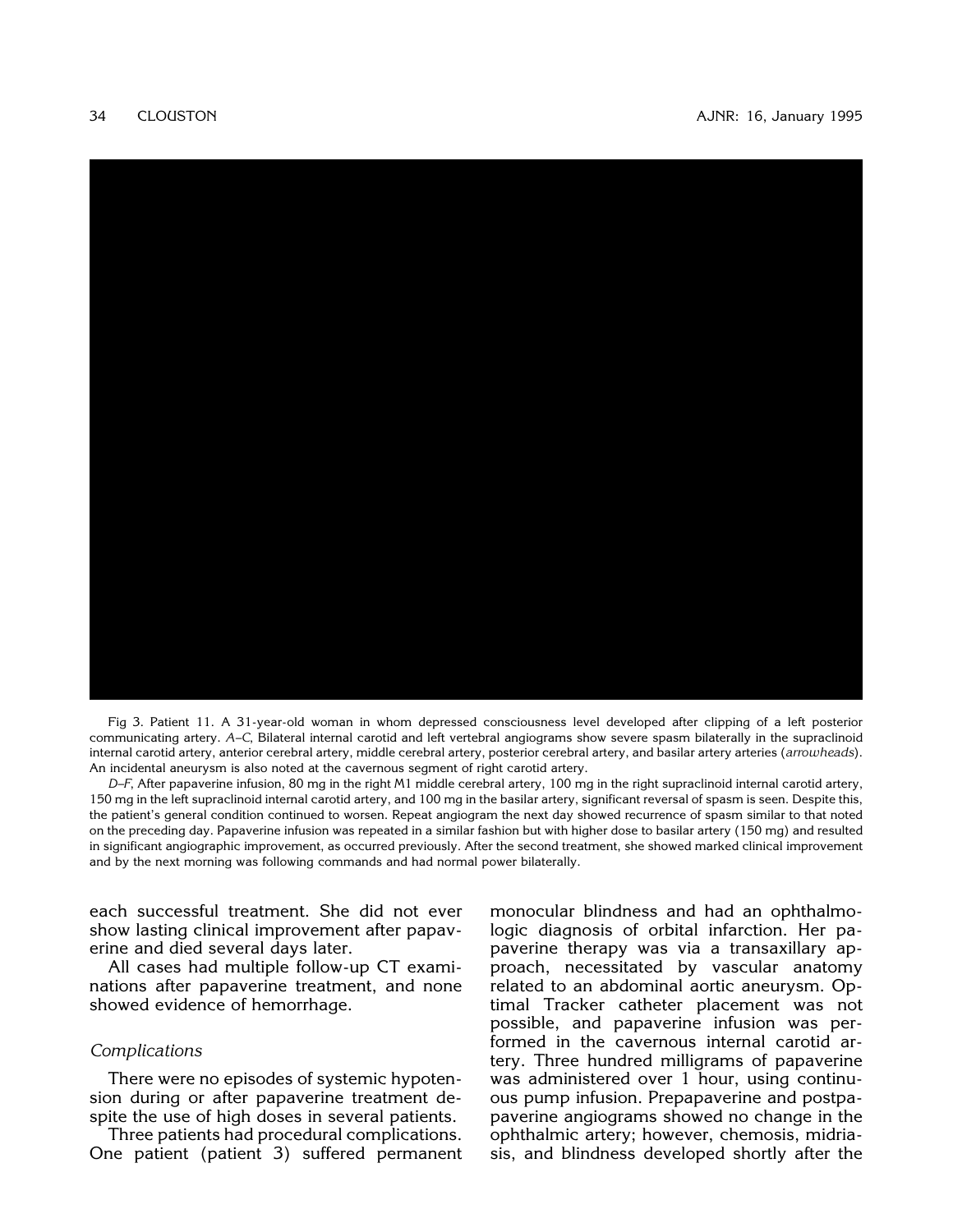procedure, despite marked improvement of her neurologic condition.

One patient (patient 8) suffered an internal carotid artery dissection during guiding catheter placement. Tortuous vessels made positioning of the guiding catheter in the cervical internal carotid artery difficult and a flow-limiting dissection occurred. He was heparinized and suffered no neurologic decline related to this dissection.

One patient (patient 13), who had no previous seizure history, had a generalized tonicclonic seizure after infusion of 200 mg of papaverine. The ictus was brief and readily controlled with intravenous diazepam.

# **Discussion**

## *Background*

The International Cooperative Study on the Timing of Aneurysm Surgery (7) ranked vasospasm as the leading cause of major morbidity and mortality in patients with ruptured intracranial aneurysms. Angiographic arterial narrowing is demonstrated in 40% to 70% of patients after subarachnoid hemorrhage. Clinical vasospasm is seen in 20% to 30% of patients, typically occurring between days 2 to 17 and causing major stroke or death in approximately 50% of patients if not treated (5, 12, 24). Hypertensive hypervolemic hemodilutional therapy and the use of calcium channel blockers are effective in the treatment of vasospasm; however, approximately 40% of patients in whom ischemic deficits caused by vasospasm develop do not respond to this treatment and either remain stable with reduced neurologic function or continue to decline (9). For this group of patients, balloon angioplasty and intraarterial vasodilator infusion have been advocated by different authors, based on differing hypotheses regarding the pathogenesis of vasospasm (1– 20). Angiographic arterial narrowing has been attributed to abnormal smooth muscle activity, both vasoconstriction and loss of vasodilating ability, and cytoarchitectural changes, which affect the intima, media, and adventitia  $(2, 4-6, 6)$ 9 –12, 25). Recently, it has been strongly advocated that clinical vasospasm is caused by profound and sustained muscle spasm rather than by structural wall changes and that it is responsive to vasodilator therapy (8, 9).

There are several published series concerning percutaneous transluminal angioplasty for refractory vasospasm (13–17, 22, 26, 27). The initial series by Zubkov et al (13) is the largest with 33 patients. Improvement was noted after angioplasty; however, detailed data were not presented.

Higashida et al (16) treated 28 patients using a nondetachable silicone balloon (ITC, South San Francisco, Calif) and reported acute neurologic improvement in 17 (60.7%). Newell et al (15) treated 10 patients, with 8 (80%) showing improvement and 4 (40%) showing acute dramatic clinical response.

The issue of distal vessel involvement is discussed in several of the balloon angioplasty series (10, 13, 14, 16, 18, 22). Zubkov et al felt that only the basal segments required treatment, believing that these were the only pathologically narrowed vessels (13). Although this is true in some cases, Brothers et al observed persisting lumenal narrowing distal to angioplastied segments in patients with severe diffuse spasm. They proposed that treatment of branches beyond the circle of Willis is likely to be very important (22).

Although elegant technical solutions to improve branch access have been developed (22), superselective catheterization can be a problem during balloon angioplasty, particularly in accessing the anterior cerebral artery and branches beyond the basal cisterns (17). It is noteworthy that although middle cerebral and basilar artery territory deficits may dominate the clinical picture, anterior cerebral artery ischemia can be responsible for lower extremity signs and abulia (psychomotor retardation without long tract signs) (28).

In experienced hands, balloon angioplasty has a good safety record; however, complications have been described, including delayed thrombosis at an angioplasty site, fatal vessel rupture, fatal intracranial hemorrhage attributed to reperfusion of an infarcted area, and rebleeding from an unprotected aneurysm following proximal vessel dilatation (14 –16, 29).

# *Intraarterial Papaverine*

More recently, the successful use of intraarterial papaverine for the treatment of vasospasm has been reported (18-21, 23). These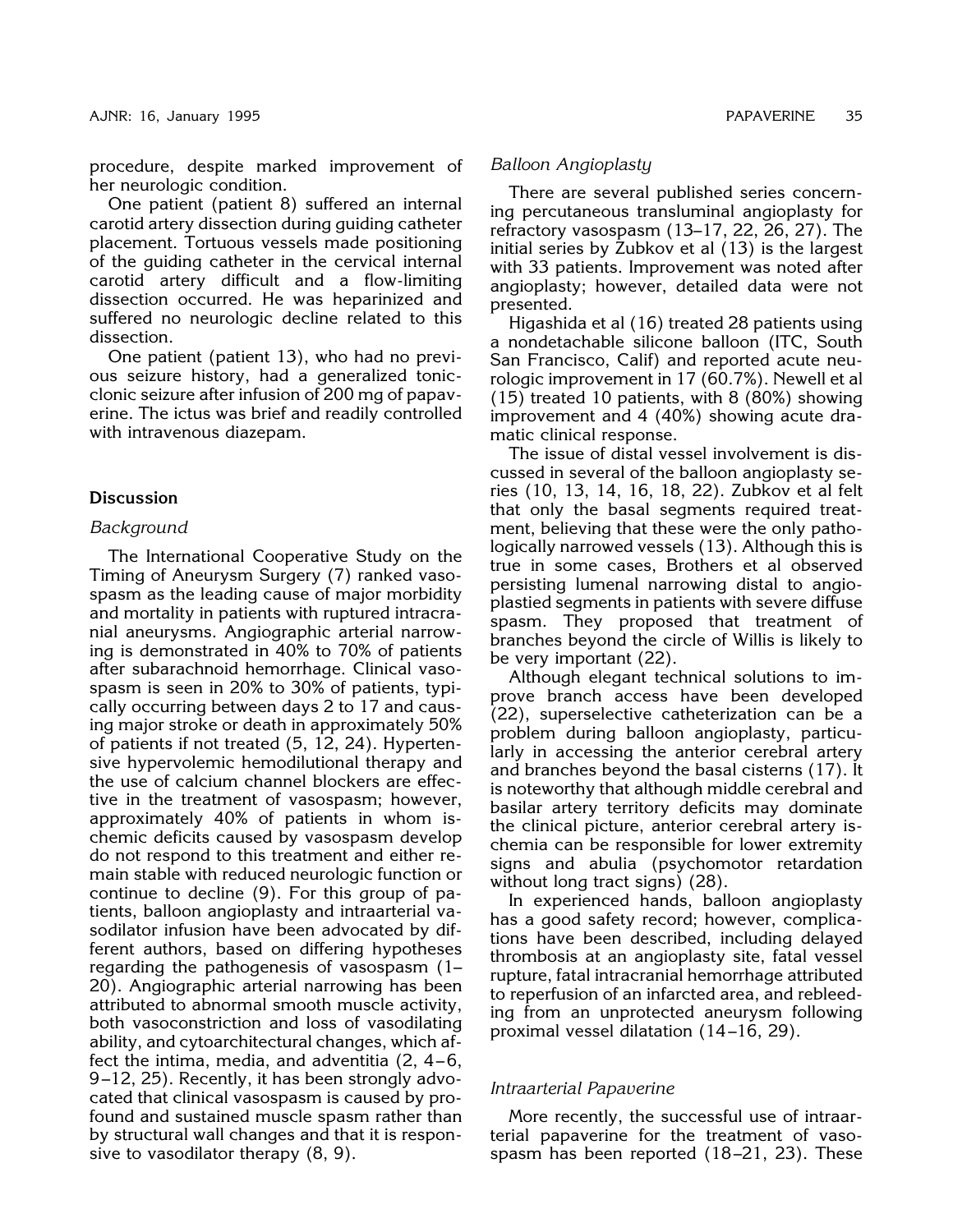studies have shown that satisfactory vasodilation can be achieved in many cases, which is highly suggestive that the arterial narrowing early in the course of symptomatic human vasospasm is predominantly caused by smooth muscle contraction rather than by cytoarchitectural changes or loss of distensibility of the vessel wall.

Intraarterial vasodilators have been advocated for several reasons: (*a*) there are instances when a spastic segment will not allow passage of the balloon catheter, (*b*) branch access, including the A1 anterior cerebral artery, is difficult, (*c*) balloon angioplasty does not treat distal or perforating vessels, and (*d*) there are specific risks of angioplasty as outlined above (14, 15, 17–21).

Kassell et al (19) treated 12 patients on 14 occasions, empirically deciding on a dose of approximately 300 mg of papaverine given over 1 hour. Angiographic improvement was seen with 8 (57%) of the 14 treatments, and dramatic reversal of profound neurologic deficits was seen in 3 (25%) of the 12 patients.

Kaku et al (18) treated 10 patients using a combination of balloon angioplasty followed by superselective infusion of papaverine with the dose ranging from 6 to 20 mg plus nicardipine; urokinase was also administered in 2 patients. Although 8 (80%) of 10 patients showed early improvement, it is not possible to delineate the effect of papaverine alone in this series because of the combination therapy.

Recurrence of ischemic symptoms with recurrent arterial narrowing is considered one of the major drawbacks of this technique. This situation does occur in a significant number of cases (19, 20). Also of concern are those patients who show no clinical response despite a good angiographic result. Delay in initiation of papaverine treatment, inadequate doses, and inadequate duration of treatment have been suggested as possible mechanisms (19, 20).

## *Analysis of Current Series*

This series of patients showed that almost all constricted arteries could be successfully dilated with intraarterial papaverine. Seven (50%) of the 14 patients showed dramatic acute clinical improvement, which compares favorably with the published results for balloon angioplasty and papaverine infusion (14 –16, 19), although all series are small and only superficial comparisons can be made. The long-term outcome appears satisfactory as compared with earlier series; however, the long-term results are also affected by many other variables, such as intracerebral hemorrhage, brain edema, hydrocephalus, metabolic derangement, and iatrogenic complications.

The elapsed time from subarachnoid hemorrhage to treatment had no bearing on the effectiveness of papaverine in this group of patients, which strongly suggests that even quite late neurologic decline is caused by vasodilatorresponsive vasospasm rather than by nonresponsive spasm or cytoarchitectural wall changes. Although there was no obvious correlation between duration of new neurologic signs and outcome, it still seems prudent to treat with papaverine as early as possible, with the aim of preventing irreversible ischemic damage (17).

There appear to be two separate patient subgroups in this series. One group responded very well to papaverine without further clinical decline, indicating no recurrence of clinical vasospasm. A second group of patients showed recurring recalcitrant spasm that resisted multiple papaverine treatments. There is currently no obvious method of recognizing and excluding the latter group from treatment. Group categorization is further complicated by the response shown by patient 11, who had a dramatic acute recovery after a second treatment for recurrent vasospasm. This case raises the question of whether all nonresponders should be restudied and retreated at least once in the hope of increasing the neurologic salvage rate.

Our current protocol is to treat patients with refractory clinical vasospasm at the earliest opportunity. If there is poor clinical response by day 1 after treatment, patients are restudied and retreated was required. If recurrent spasm becomes an obvious problem as more patients are seen, combination therapy with papaverine and balloon angioplasty may offer a solution, as previously suggested (18, 20).

The disparity between angiographic and clinical results highlights one of the major problems encountered with endovascular therapy for vasospasm: deciding which vessels require treatment. Angiographically visible arterial spasm occurs in the distal vessels as well as in the basal segments. These distal vessels usually show good vasodilatation after papaverine, a result that could not be achieved with balloon angioplasty alone. Further, it seems likely that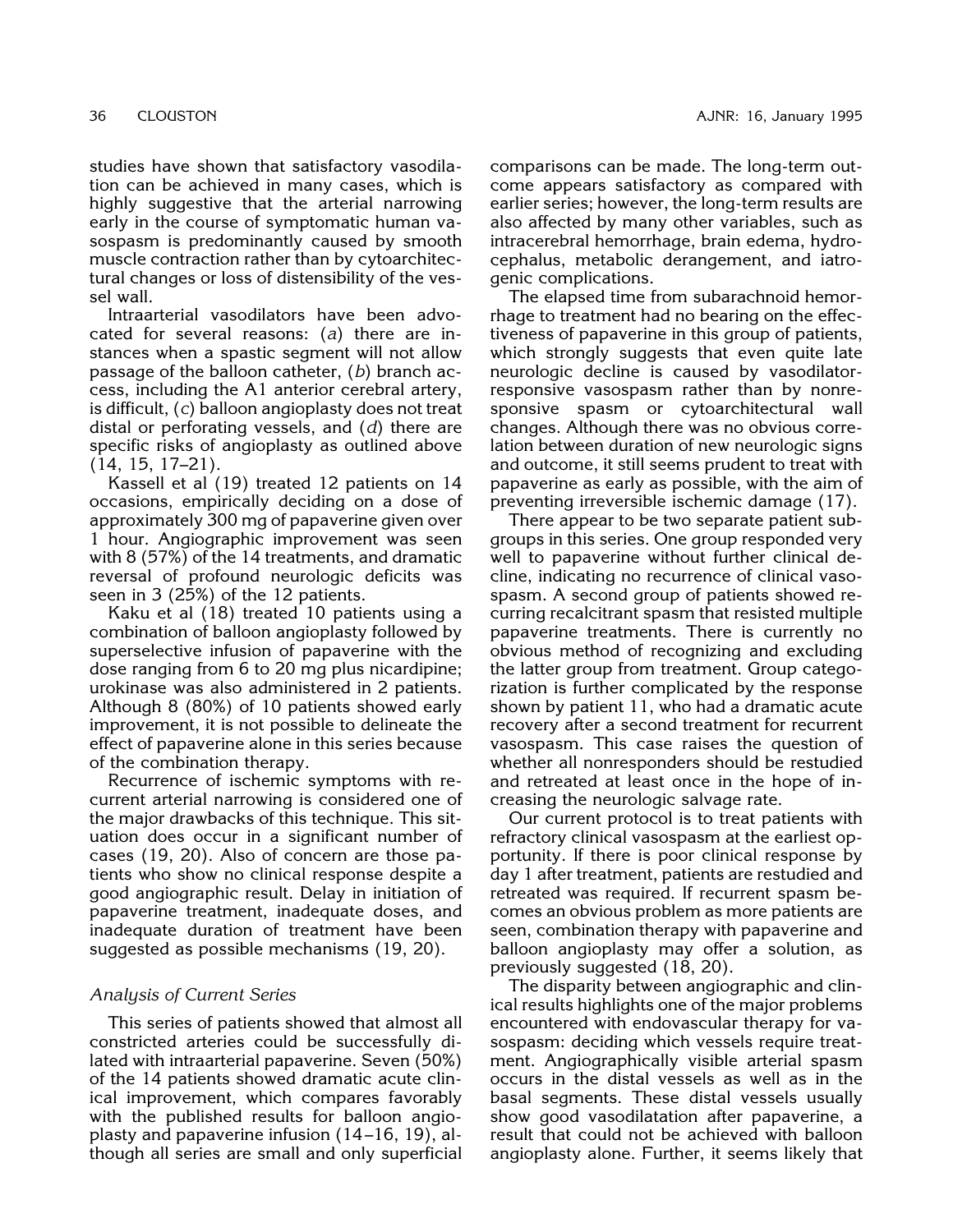small and perforating arteries, along with the proximal larger arteries, play a role in clinical vasospasm and that they will respond to papaverine (3, 14). This treatment of entire arterial territories may increase the likelihood of clinical recovery, as seen in two patients who had a remarkable clinical response in spite of only mild angiographic gain (patients 3 and 10). Likewise, consideration should be given to liberal treatment of multiple regions if there is poor angiographic correlation with neurologic deficits. Cerebral blood flow studies may help clarify regions of ischemia that require treatment (17, 30, 31).

This series differs from earlier reports in that superselective infusion was used more frequently, although no obvious correlation was found between clinical response and the site of papaverine administration. Despite this result, superselective catheter placement may be important in many cases to ensure adequate delivery of papaverine to target territories. Several examples were seen where there was no papaverine effect on a severely constricted artery because the drug was diverted into vessels with lower resistance. Additionally, when papaverine preferentially flows into these more patent vessels, they usually vasodilate (as shown in Fig 1C), and this causes further flow reduction through the spastic arteries. This problem can be remedied by superselective papaverine infusion into the severely narrowed vessel. There were no obvious complications directly attributable to this superselective technique.

With increasing experience, we used higher doses of papaverine, usually because of the need to treat multiple territories and the desire to infuse reasonable doses into each territory. No obvious relationship was found between increased papaverine dose and clinical outcome. The ideal dose is not yet defined.

The complication of monocular blindness after papaverine infusion in patient 3 is difficult to explain. Kassell et al (19) also described a single case of transient pupillary dilatation that resolved after papaverine infusion was ceased. Accordingly, it may be prudent to infuse papaverine distal to the ophthalmic artery. The brief, rapidly controlled generalized seizure that occurred in one patient during papaverine infusion also is difficult to explain. This seizure may have been caused by the papaverine infusion—seizures during papaverine therapy have been previously reported (20).

# **Conclusion**

Intraarterial papaverine infusion was effective in dilating spastic arteries in most patients with symptomatic vasospasm after subarachnoid hemorrhage. This small series showed encouraging clinical results with no recurrence of neurologic deterioration in those patients who responded well to papaverine. Superselective infusion appears to be indicated in some cases for adequate papaverine delivery, although further study is needed to assess its role overall.

Prospective trials are required to assess the efficacy of papaverine, balloon angioplasty, or a combination of both and to decide the best way to use them in patients with clinical vasospasm. It is also necessary to ensure that these treatments are improving the natural history of this disorder.

# **Acknowledgments**

We thank Mrs Linda Clarke and Mr David Crandall for preparation of this manuscript. We also thank Drs Michael Rothman and Michael Zagardo for participating in the treatment of vasospasm.

## **References**

- 1. Hughes JT, Schianchi PM. Cerebral artery spasm: a histological study at necropsy of the blood vessels in cases of subarachnoid hemorrhage. *J Neurosurg* 1978;48:515–525
- 2. Tanabe Y, Sakata K, Yamada H, Ito T, Takada M. Cerebral vasospasm and ultrastructural changes in cerebral arterial wall. *J Neurosurg* 1978;49:229 –238
- 3. Hart MN. Morphometry of brain parenchymal vessels following subarachnoid hemorrhage. *Stroke* 1980;11:653– 655
- 4. Varsos VG, Liszczak TM, Han DH, et al. Delayed cerebral vasospasm is not reversible by aminophyllic, nifedipine, or papaverine in a "two-hemorrhage" canine model. *J Neurosurg* 1983;58: 11–17
- 5. Kassell NF, Sasaki T, Colohan ART, Nazar G. Cerebral vasospasm following aneurysmal subarachnoid hemorrhage. *Stroke* 1985;16: 562–572
- 6. Smith RR, Clower BR, Grotendorst GM, Yabuno N, Cruse JM. Arterial wall changes in early human vasospasm. *Neurosurgery* 1985;16:171–176
- 7. Kassell NF, Torner JC, Haley EC, et al. The International Cooperative Study on the Timing of Aneurysm Surgery, 1: overall management results. *J Neurosurg* 1990;73:18 –36
- 8. Nakagomi T, Kassell NF, Hongo K, Sasaki T. Pharmacological reversibility of experimental cerebral vasospasm. *Neurosurgery* 1990;27:582–586
- 9. Findlay JM, Macdonald RL, Weir BKA. Current concepts of pathophysiology and management of cerebral vasospasm following aneurysmal subarachnoid hemorrhage. *Cerebrovasc Brain Metab Rev* 1991;3:336 –361
- 10. Vorkapic P, Bevan RD, Bevan JA. Longitudinal time course of reversible and irreversible components of chronic cerebrovasospasm of the rabbit basilar artery. *J Neurosurg* 1991;74:951–955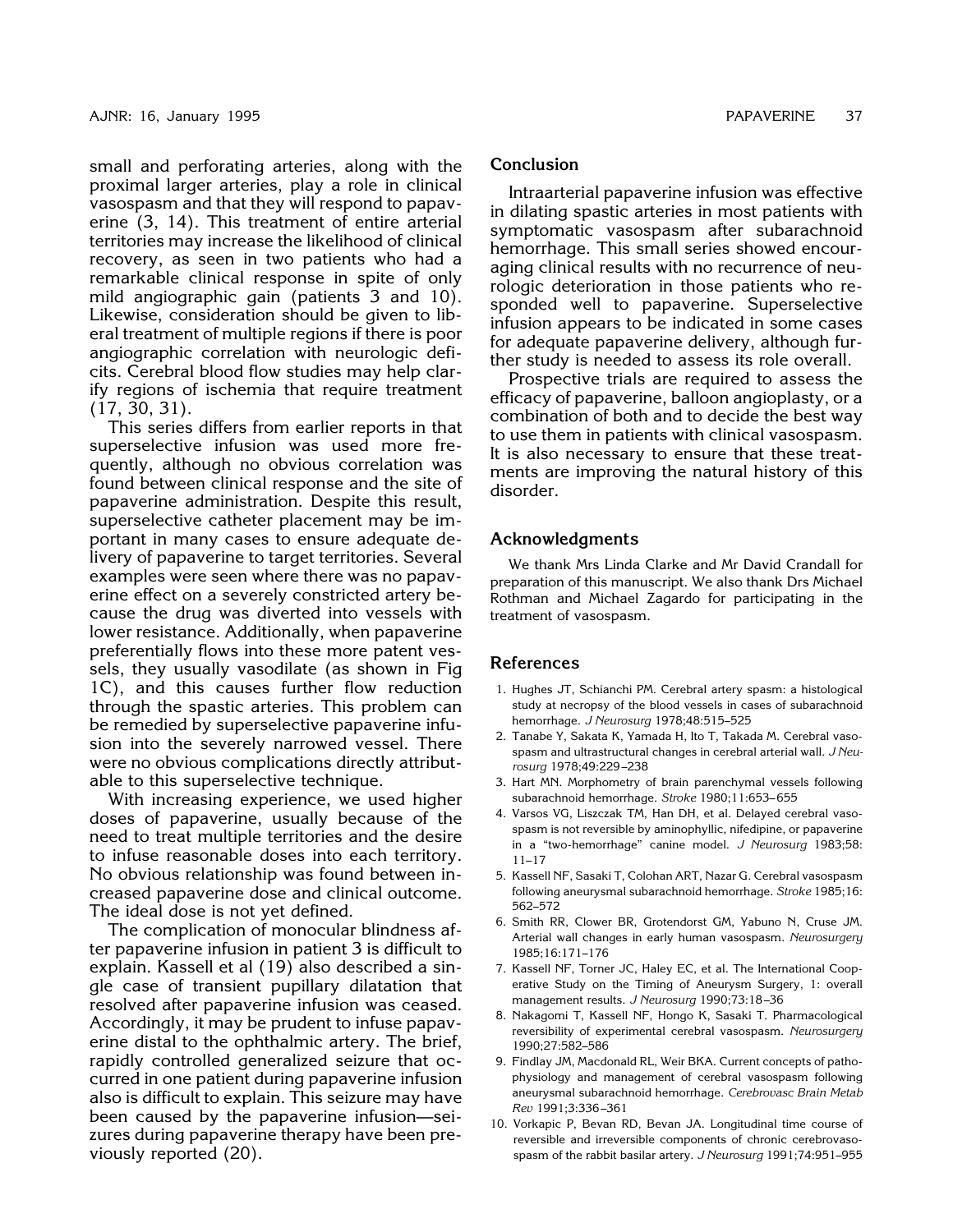- 11. Kent TA, Jazayeri A, Simard JM. Calcium channels and nifedipine inhibition of serotonin-induced [3H] thymidine incorporation in cultured cerebral smooth muscle cells. *J Cereb Blood Flow Metab* 1992;12:139 –146
- 12. Sloan MA. Cerebral vasoconstriction: physiology, pathophysiology and occurrence in selected cerebrovascular disorders. In: Caplan LR (ed). *Brain Ischemia: Basic Concepts and Their Clinical Relevance* (Clinical Medicine and the Nervous System series), London: Springer Verlag, 1994 (in press).
- 13. Zubkov Y, Nikiforov BM, Shustin VA. Balloon catheter technique for dilatation of constricted cerebral arteries after aneurysmal subarachnoid hemorrhage. *Acta Neurochir* 1984;70:65–79
- 14. Higashida RT, Halbach VV, Cahan LD, et al. Transluminal angioplasty for treatment of intracranial arterial vasospasm. *J Neurosurg* 1989;71:648 – 653
- 15. Newell DW, Eskridge JM, Mayberg MR, Grady MS, Winn HR. Angioplasty for the treatment of symptomatic vasospasm following subarachnoid hemorrhage. *J Neurosurg* 1989;71:654 – 660
- 16. Higashida RT, Halbach W, Dowd CF, Dormandy B, Bell J, Hieshima GB. Intravascular balloon dilatation therapy for intracranial arterial vasospasm: patient selection, technique, and clinical results. *Neurosurg Rev* 1992;15:89 –95
- 17. LeRoux PD, Newell DW, Eskridge J, Mayberg MR, Winn HR. Severe symptomatic vasospasm: the role of immediate postoperative angioplasty. *J Neurosurg* 1994;80:224 –229
- 18. Kaku Y, Yonekawa Y, Tsukahara T, Kazekawa K. Superselective intra-arterial infusion of papaverine for the treatment of cerebral vasospasm after subarachnoid hemorrhage. *J Neurosurg* 1992; 77:842– 847
- 19. Kassell NF, Helm G, Simmons BS, Phillips CD, Cail WS. Treatment of cerebral vasospasm with intra-arterial papaverine. *J Neurosurg* 1992;77:848 – 852
- 20. Marks MP, Steinberg GK, Lane B. Intra-arterial papaverine for the treatment of vasospasm. *AJNR Am J Neuroradiol* 1993;14: 822– 826
- 21. Livingston K, Hopkins LN. Intra-arterial papaverine as an adjunct to transluminal angioplasty for vasospasm induced by subarachnoid hemorrhage. *AJNR Am J Neuroradiol* 1993;14:346 –347
- 22. Brothers MF, Holgate RC. Intracranial angioplasty for treatment of vasospasm after subarachnoid hemorrhage: technique and modifications to improve branch access. *AJNR Am J Neuroradiol* 1990;11:239 –247
- 23. Eckard DA, Purdy PD, Girson MC, Samson D, Kopitnik T, Batjer H. Intracranial papaverine for relief of catheter-induced intracranial vasospasm. *AJR Am J Roentgenol* 1992;158:883– 884
- 24. Torner JC, Kassell NF, Haley EC Jr. The timing of surgery and vasospasm. *Neurosurg Clin N Am* 1990;1:335–347
- 25. Fisher CM, Kistler JP, Daris JM. Relation of cerebral vasospasm to subarachnoid hemorrhage: visualized by computerized tomographic scanning. *Neurosurgery* 1980;6:1–9
- 26. Yamamoto Y, Smith RR, Bernanke DH. Mechanism of action of balloon angioplasty in cerebral vasospasm. *Neurosurgery* 1992;  $30:1-6$
- 27. Kobayashi H, Ide H, Aradachi H, Arai Y, Handa Y, Kubota T. Histological studies of intracranial vessels in primates following transluminal angioplasty for vasospasm. *J Neurosurg* 1993;78: 481– 486
- 28. Fisher CM, Roberson GH, Ojemann RG. Cerebral vasospasm with ruptured saccular aneurysm: the clinical manifestations. *Neurosurgery* 1977;1:245–248
- 29. Linskey ME, Horton JA, Rao GR, Yonas H. Fatal rupture of the intracranial carotid artery during transluminal angioplasty for vasospasm induced by subarachnoid hemorrhage: case report. *J Neurosurg* 1991;74:985–990
- 30. Pistoia F, Horton JA, Sekhar L, Horowitz M. Imaging of blood flow changes following angioplasty for treatment of vasospasm. *AJNR Am J Neuroradiol* 1991;12:446 – 448
- 31. Yonas H. Cerebral blood measurements in vasospasm. *Neurosurg Clin N Am* 1990;1:307–318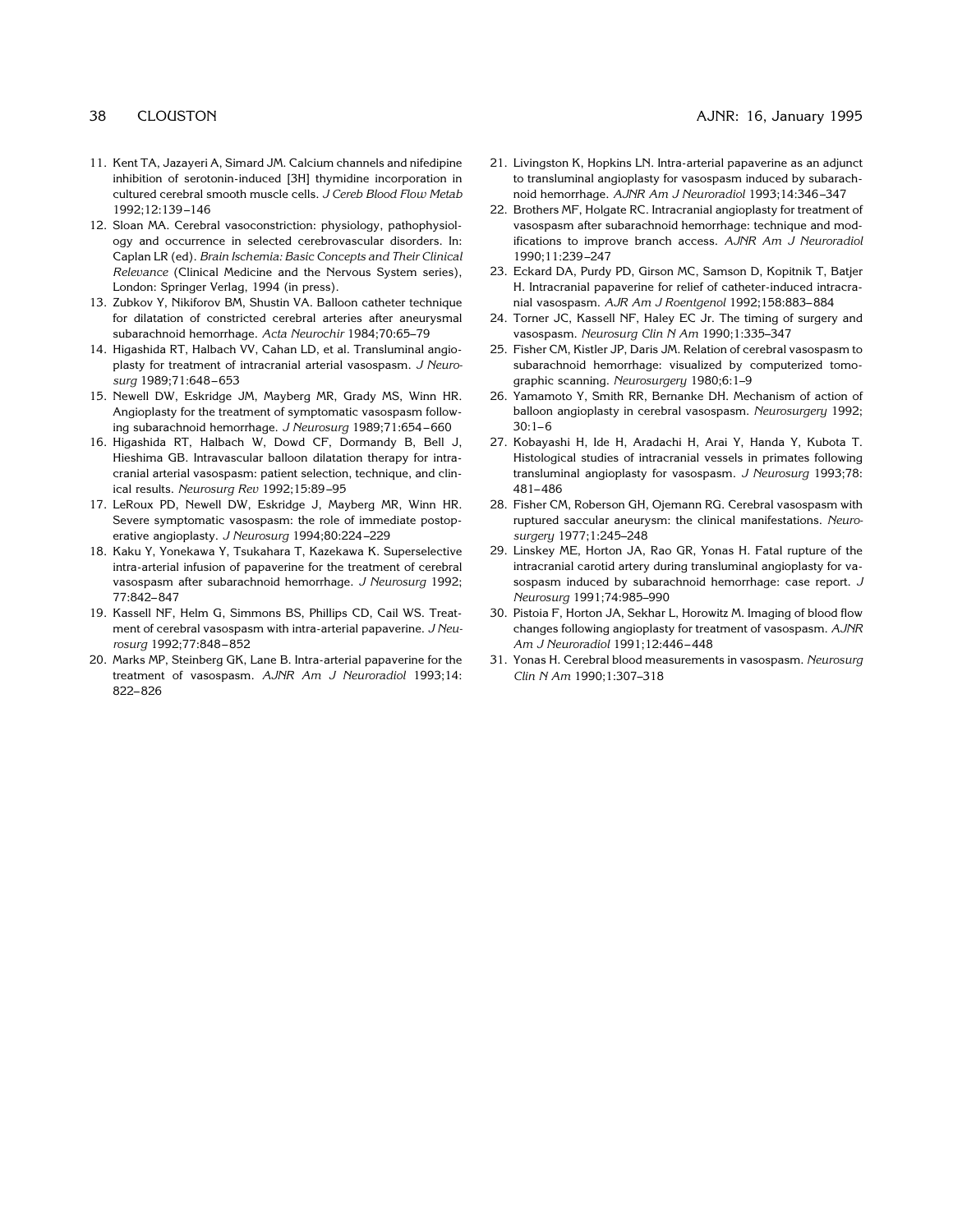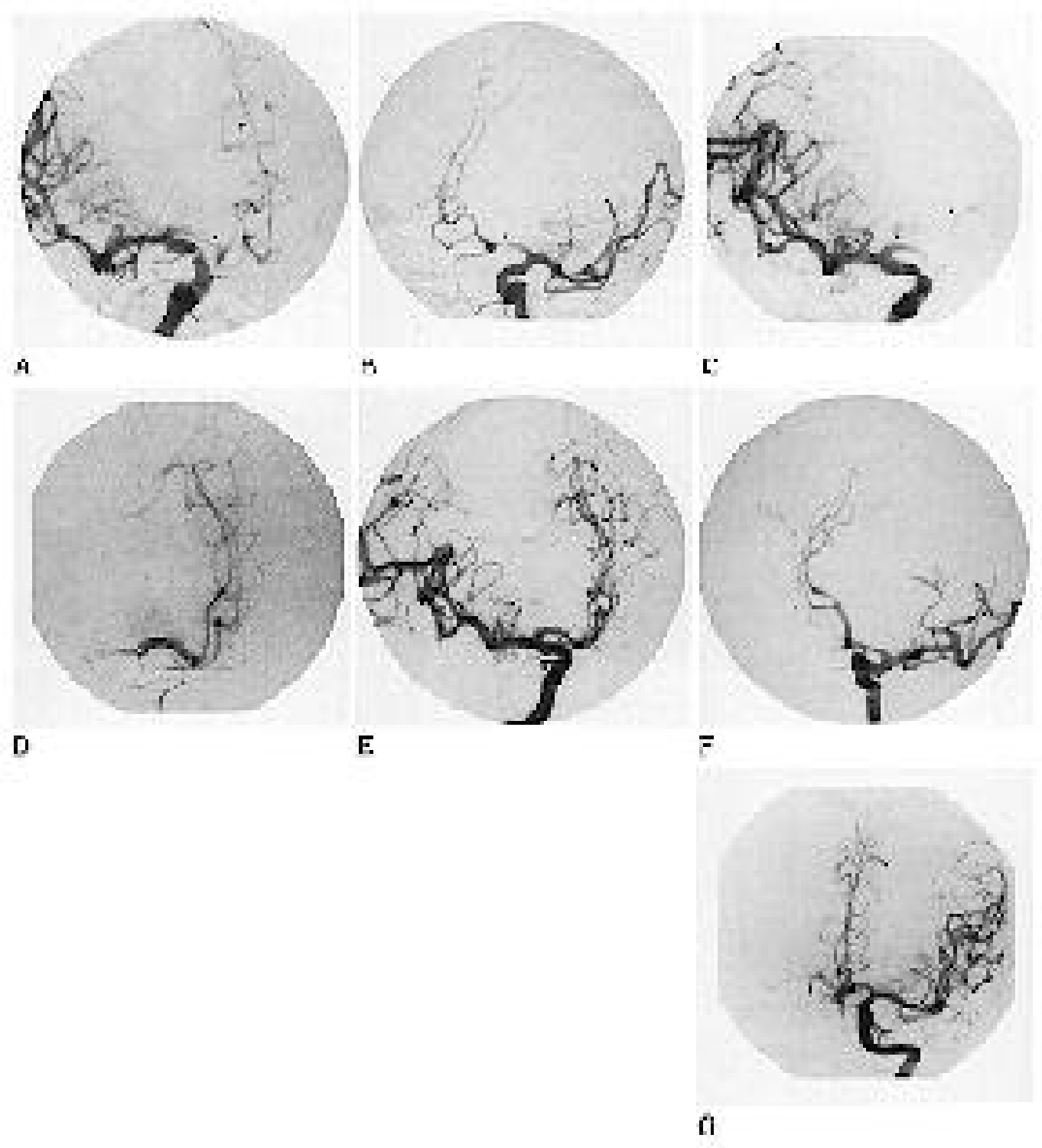